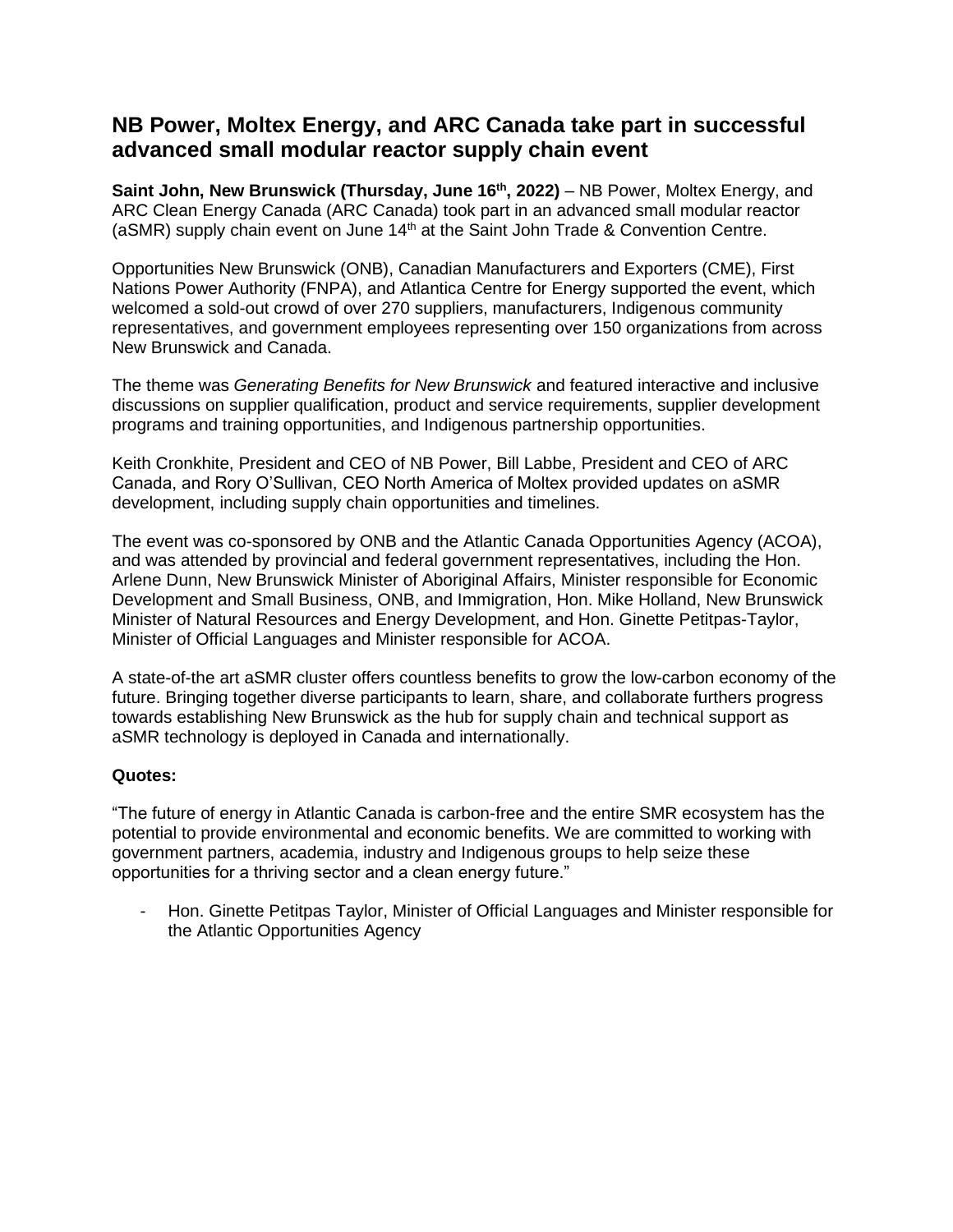"Our government has made energy innovation a priority sector and the interest in the event and the importance of those who were present are a demonstration of its significance. With the growing interest in aSMRs – the next generation of nuclear technology – yesterday's event is the springboard required to ensure New Brunswick is ready to continue to meet the needs of this industry and is able to maximize the economic opportunity for NB businesses and people."

Hon. Arlene Dunn, New Brunswick Minister of Aboriginal Affairs, Minister responsible for Economic Development and Small Business, Opportunities New Brunswick, and **Immigration** 

"New Brunswick wants to build a reputation as a global emissions reduction leader and we believe small modular reactors will play a significant role in turning that vision into reality. We see significant opportunities for SMR development and use, both here in Canada and abroad, and know New Brunswick is the perfect place for this technology to be refined and developed in Canada."

- Hon. Mike Holland, New Brunswick Minister of Natural Resources and Energy Development

"Today, we serve New Brunswick customers with safe, reliable and cost-effective electricity which is approximately 80% carbon free. As we transition towards net zero carbon, we will need to integrate all forms of non-emitting generation. This includes SMRs as a key enabler and we are pleased to collaborate with government, academia, Indigenous groups and our industry peers."

- Keith Cronkhite, President and CEO, NB Power

"ARC Canada wishes to thank all levels of government and the many companies and organizations who participated in this week's aSMR supply chain event. New Brunswick's deep industrial history makes the province ideal for the creation of an integrated and inclusive supply chain that can support a global market for aSMRs. ARC Canada looks forward to continued engagement with suppliers to bring tremendous economic benefits to this region."

William "Bill" Labbe, President & CEO, ARC Clean Energy Canada

"New advanced reactors are going to create thousands of new jobs, and we want as many of those as possible to be in New Brunswick. Already about half of the products and services that we are going to need can be sourced in the province, and with the right capacity building, more is possible. This is a huge opportunity for companies to grow and prosper, while contributing to cleaner energy production."

Rory O'Sullivan, CEO, North America, Moltex Energy

"aSMR development can lead to the establishment of a new industrial supply sector in New Brunswick. This is a tremendous opportunity for new and existing suppliers within the province and country. CME will continue to collaborate with aSMR vendors to support manufacturers as these new technologies are developed and deployed."

- Ron Marcolin, Divisional Vice President, Canadian Manufacturers & Exporters